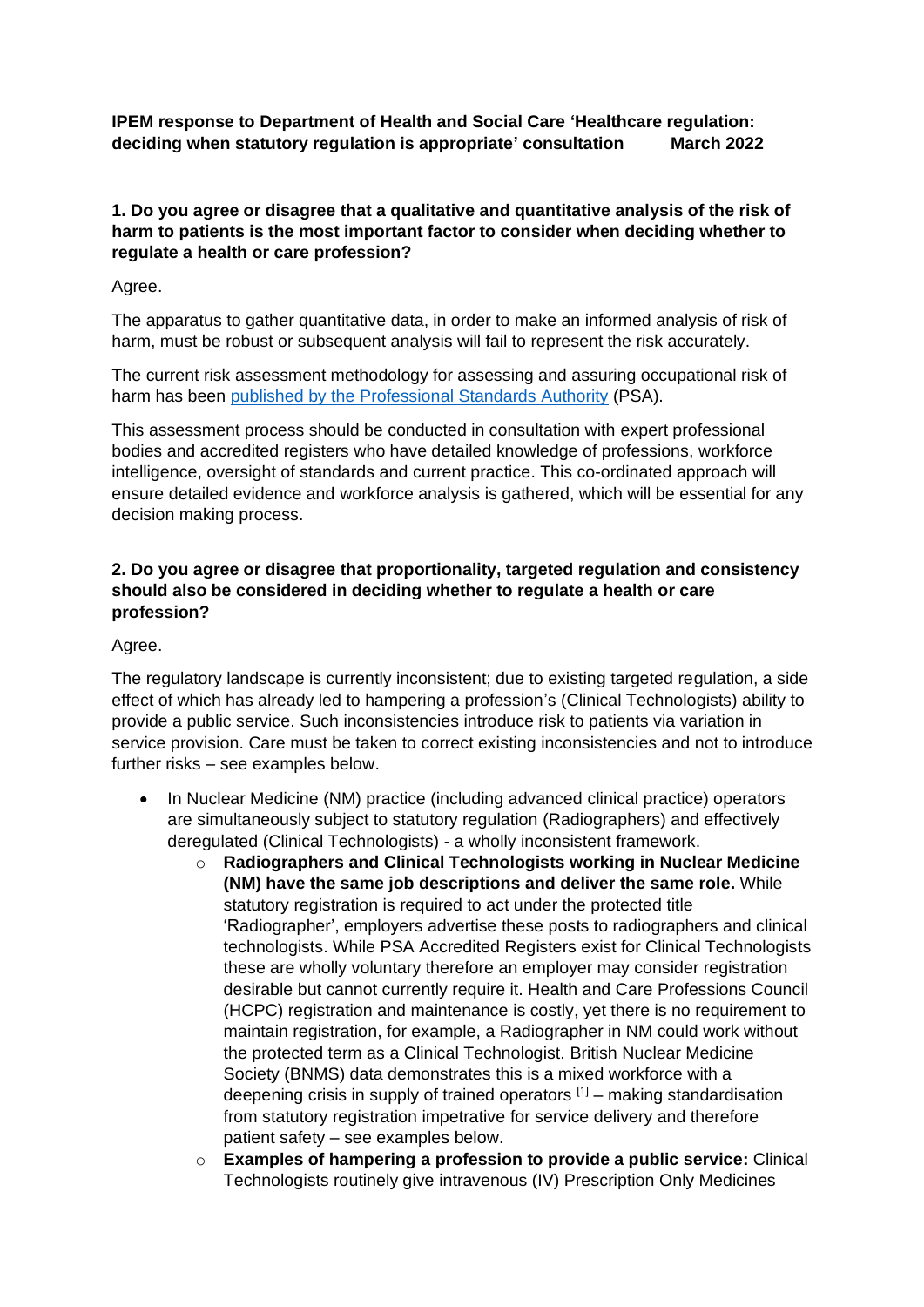(POM), perform SPECT-CT scans and PET/CT. They operate under a Statutory Instrument, The Human Medicine Regulations 2012 to give POM, including radioactive POM. **Clinical Technologists are hampered due the legislative frameworks only open to Allied Health Professionals, for example, they cannot use Patient Group Directives, which would be useful for giving IV CT contrast. [2]** Also, to be a Practitioner under the Ionising Radiation (Medical Exposure) Regulations 2017 (IRMER), one must be a registered health care professional, for example, **if, while acting as an operator, it was obvious that a patient required an additional exposure, Radiographers may act as an IR(ME)R Practitioner and justify the exposure, while Clinical Technologists cannot - they may only function as Operators under IR(ME)R. [3] This inconsistency in the workforce introduces delay with its subsequent risks into the patient journey. In addition, Nuclear Medicine is a rapidly changing field due to the exponential clinical demand for hybrid imaging – radically changing Operators scope of practice. [4-6]**

## **3. Do you agree or disagree that the currently regulated professions continue to satisfy the criteria for regulation and should remain subject to statutory regulation?**

Agree.

In response to question 2, we have demonstrated that the regulatory landscape is currently inconsistent; due to existing targeted regulation, a side effect of which has already led to hampering a profession's (Clinical Technologists) ability to provide a public service. This already exposes patients to inconsistencies in service provision and effective deregulation, as employers may not require employees to be on a PSA register. Removing statutory regulation would hamper the workforce, as access to enabling legislation is often linked to being on a statutory register. Hampering the workforce, leads to delays in service provision with its associated risk to the patient.

# **4. Do you agree or disagree that currently unregulated professions should remain unregulated and not subject to statutory regulation?**

#### Disagree.

There is an opportunity for a review of current accredited registers as set out by the PSA in their document 'Right-Touch assurance: a methodology for assessing and assuring occupational risk of harm'. With the emergence of new professions that are being considered for statutory registration, then this should be extended to include professions that are evolving into new areas of work. The difference in registration requirements for Radiographers and Clinical Technologists working, for example, in the field of hybrid imaging, shows there is work required in this area to address any disparities. Statements concerning the joint Radiography and Clinical Technologist workforce have drawn attention to the increased risk to patients e.g. "CT examinations have potential to deliver relatively high radiation doses in very short time frames." [7]

Where it can be shown that a profession's scope of practice is changing, then the PSA should be commissioned to risk assess the profession to determine whether a current unregulated profession should remain unregulated or whether it should now be considered for statutory registration. For example, Clinical Technologists' training has recently been updated to specifically satisfy new National Occupational Standards (NOS) in hybrid imaging. [8]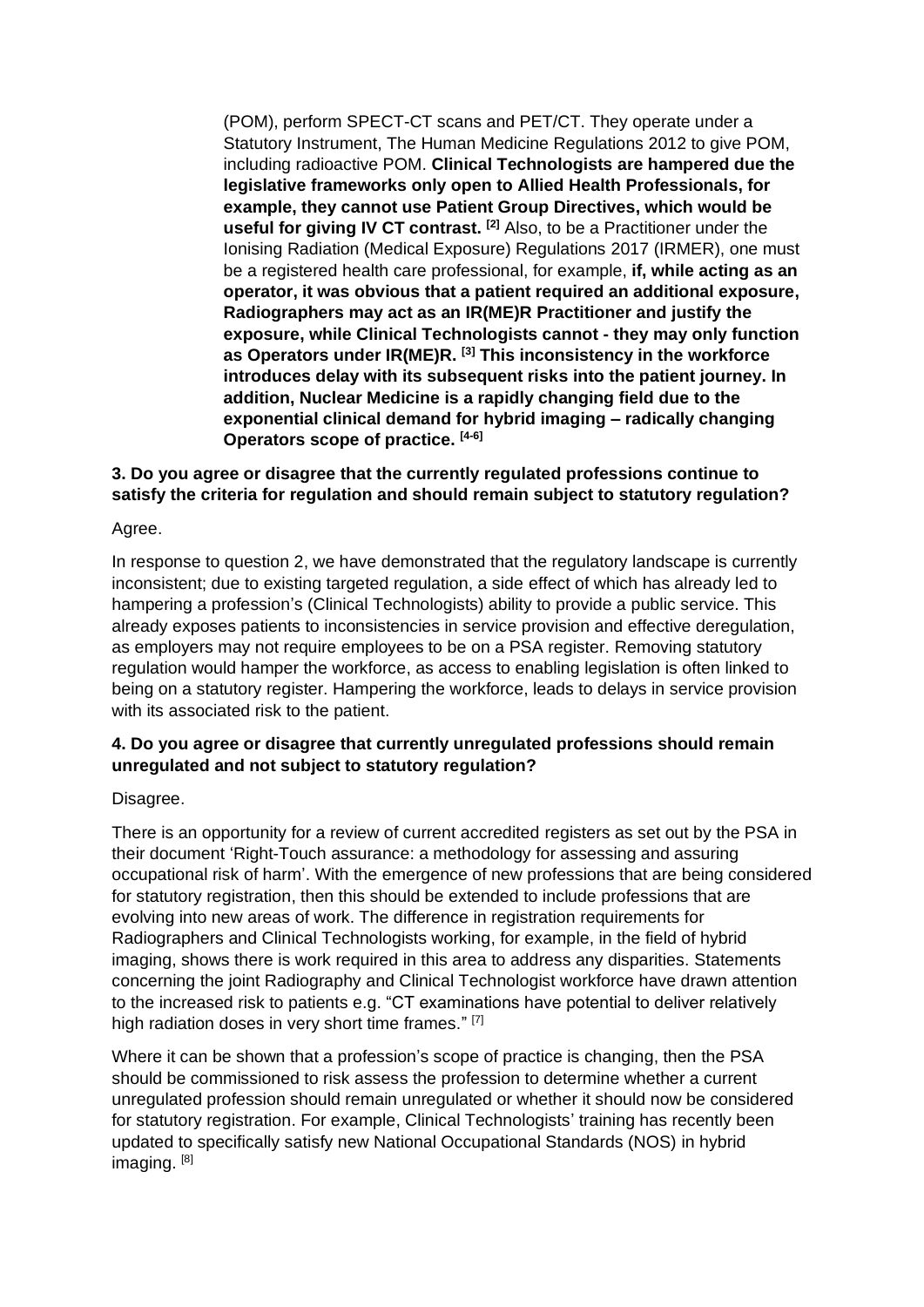Clinical Technologists already provide Advanced Clinical Practice, fulfilling roles previously performed by medical staff, with no requirement to be registered. Advanced practice profiles for Clinical Technologists and AfC Bandings are provided via the NHS Confederation pp 14- 25. These roles are based upon national policy and framework documents which provide definitions of advanced and consultant level practice for multi-professional and Allied Health Professionals.

Advanced Clinical Practice in NM by Clinical Technologists is a mature and internationally recognised field of practice.  $[9-13]$ 

Examples of Advanced Practice by Clinical Technologists in NM:

## Cardiac Stress Testing

**The skill level of non-medical staff undertaking a medical task is commensurate to that of a doctor. [14]** The required skill set includes: Advanced physical assessment of the cardiovascular and respiratory systems via Observed Structured Observation and Clinical Examination (OSCE) with structured communication techniques. Knowledge of how comorbidities and associated polypharmacy affect stress testing. 12 Lead ECG and exercise interpretation. The selection / justification of suitable methods of stress. **The recognition of the deteriorating patient and selected therapies, for example, POM, to immediately correct potentially life threatening adverse physiology, for example, ischaemia.** Immediate to advanced level training in resuscitation. **Examples of risk of deleterious outcomes include: Death (1 in 10000) [15] , Acute Coronary Syndrome (1 in 100) [16] or potentially life threatening dysrhythmia (3.6 in 100) [17] .**

#### Radiotherapy

The therapy lead role is responsible for coordination of all procedures in a multidisciplinary spirit. **Requires multi-system advanced clinical skills, including physical assessment, cognitive and communication skills** to: consult with and assess patients, obtain consent, perform risk assessments, liaise with the Administration of Radioactive Substances Advisory Committee licence holder, Medical Physics Expert and the Multi-disciplinary Team (MDT). This may include organising appropriate imaging / biochemistry pre-therapy, delivery of therapy and adjuvant POM with associated (OSCE) and management of side effects, through to discharge of the patient with organisation of restrictions. Post therapy procedures, for example, Somatostatin analogue injections and post therapy imaging, with its associated interpretation. As necessary, in tandem with the MDT, refers to other modalities, including hospice. **Examples of risk of deleterious outcomes commonly (1 in 10) include: Osteonecrosis, leukopenia, neutropenia, and pancytopenia. Less commonly (1 in 100) include: osteonecrosis of jaw or lymphopenia. [18]**

#### Reporting

**Reporting by non-medical professionals (technologists, radiographers, and Clinical Scientists) is an established and evolving field of advanced practice that has revolutionised the cost-effectiveness and time management of patients [19-24] .** Practitioner work within an agreed Scope of Practice which may encompass the summation of information from: multiple related scans / procedures; finding such: as pre-test clinical assessment, exercise tolerance ECG and physiology data as well as the patients' history to form salient clinical conclusions / assessment of risk or recommendations. **Examples of risk**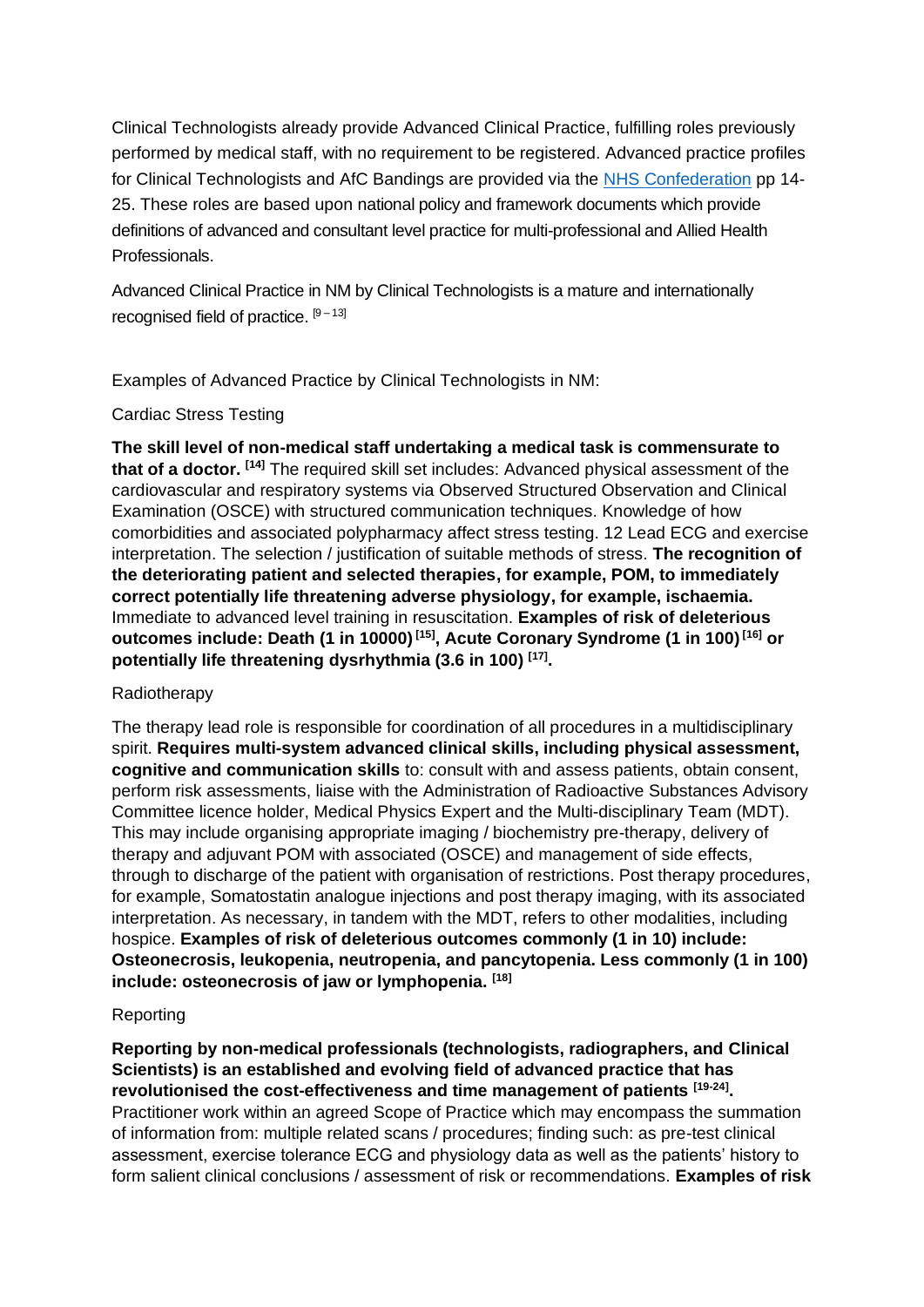**associated with reporting are well known, for example, a false positive Myocardial Perfusion Scan may lead to a patient undergoing coronary angiography, which has a 1 in 100 chance of death of myocardial infarction. A false negative may lead to a diagnosis of non-cardiac chest pain which account for a third of those who die within 5 years of follow up (3 in 100). [25-26]**

## **References**

- 1. [Overseas Nuclear Medicine Technologist Recruitment -](https://www.bnms.org.uk/page/OverseasNuclearMedicineTechnologistRecruitment) British Nuclear Medicine [Society \(bnms.org.uk\)](https://www.bnms.org.uk/page/OverseasNuclearMedicineTechnologistRecruitment)
- 2. [Patient group directions: who can use them -](https://www.gov.uk/government/publications/patient-group-directions-pgds/patient-group-directions-who-can-use-them) GOV.UK (www.gov.uk)
- 3. [20180125\_final\_scor\_irmer\_practitioner\_quidance\_alt.pdf\_2 (sor.org)
- 4. [B,C,D] Griffiths, M. (2015) [Creating the hybrid workforce: Challenges and](http://eprints.uwe.ac.uk/26514/)  [opportunities.](http://eprints.uwe.ac.uk/26514/) Journal of Medical Imaging and Radiation Sciences, 46 (3). pp. 262- 270. ISSN 1939-8654 Available from: [http://eprints.uwe.ac.uk/26514](http://eprints.uwe.ac.uk/26514/)
- 5. Griffiths, M. and Dawson, G. (2014) [Hybrid imaging in nuclear medicine: Creating a](http://eprints.uwe.ac.uk/23422/)  [patient-centric approach to service delivery.](http://eprints.uwe.ac.uk/23422/) Imaging and Oncology, 2014. pp. 36-45. Available from: [http://eprints.uwe.ac.uk/23422](http://eprints.uwe.ac.uk/23422/)
- 6. Griffiths, M. , Bailey, D. , Matthews, F. and Dawson, G. (2014) [Developing guidance](http://eprints.uwe.ac.uk/23406/)  [for the appropriate use of Computed Tomography within a hybrid imaging](http://eprints.uwe.ac.uk/23406/)  [environment.](http://eprints.uwe.ac.uk/23406/) Imaging and Therapy Practice, June (2014). pp. 5-10. ISSN 2052-0727 Available from: [http://eprints.uwe.ac.uk/23406](http://eprints.uwe.ac.uk/23406/)
- 7. [Computerised Tomography \(CT\) scanners in Nuclear Medicine facilities; use by](https://www.sor.org/getmedia/c1a99485-1a80-4cb2-b88a-f41b15ae848d/Computerised%20Tomography%20(CT)%20scanners%20in%20Nuclear%20Medicine%20facilities;%20use%20by%20nuclear%20medicine%20practi_3)  [nuclear medicine practitioners from both radiographic and technologist backgrounds.](https://www.sor.org/getmedia/c1a99485-1a80-4cb2-b88a-f41b15ae848d/Computerised%20Tomography%20(CT)%20scanners%20in%20Nuclear%20Medicine%20facilities;%20use%20by%20nuclear%20medicine%20practi_3)  [\(sor.org\)](https://www.sor.org/getmedia/c1a99485-1a80-4cb2-b88a-f41b15ae848d/Computerised%20Tomography%20(CT)%20scanners%20in%20Nuclear%20Medicine%20facilities;%20use%20by%20nuclear%20medicine%20practi_3)
- 8. [IPEM Diploma in Clinical Technology \(Nuclear Medicine\) Scope of Practice: Updated](https://www.ipem.ac.uk/Portals/0/Documents/Training/Application%20Forms/Nuclear%20Medicine%20updated%20curriculum.pdf?ver=2021-10-19-124512-870)  [Curriculum 2021](https://www.ipem.ac.uk/Portals/0/Documents/Training/Application%20Forms/Nuclear%20Medicine%20updated%20curriculum.pdf?ver=2021-10-19-124512-870)
- 9. 2001 Advanced Performance and Responsibility Guidelines for the NM Technologists European Association of Nuclear Medicine. Available at: [www.eanm.org/](http://www.eanm.org/)
- 10. 2011 Waterstram-Rich K, Hogg P, Testanera G, et al. Euro-American discussion document on entry-level and advanced practice in nuclear medicine. *Journal of Nuclear Medicine Technology* 39(3): 240–248. DOI: 10.2967/jnmt.111.096354.
- 11. 2013 [Scope of advanced practice, clinical imaging and radiotherapy.](https://www.sor.org/getmedia/1a65fad8-f227-46c7-b996-47734d241684/The%20Scope%20of%20Practice%202013_3) Society of Radiography.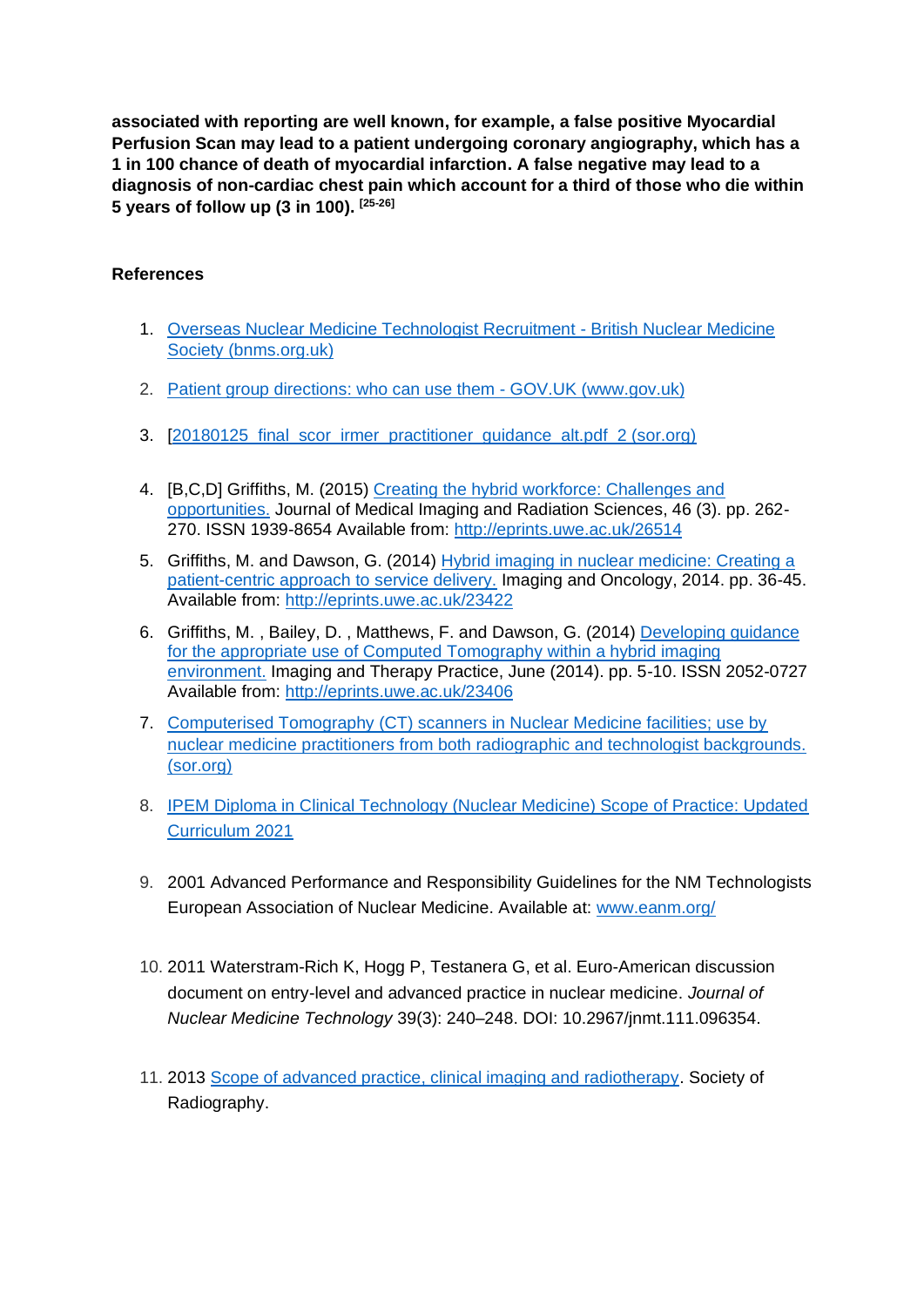- 12. 2017 Fragoso Costa P, Santos A and Testanera G (2017) Benchmark Document on Nuclear Medicine Technologists' Competencies. Available at: [www.eanm.org/.](http://www.eanm.org/)
- 13. 2018 Royal College of Nursing (2018) Advanced Level Nursing Practice Royal College of Nursing Standards for Advanced Level Nursing Practice. Available at: [www.rcn.org.uk/.](http://www.rcn.org.uk/)
- 14. Clinical competence in myocardial perfusion scintigraphy stress testing: General training guidelines and assessment. Ian Jones et al. BNMS report 2007. Nuclear Medicine Communications 28:575-582
- 15. Stuart R J Jr, Ellestad M H. (1980). 'National survey of exercise stress testing facilities'. *Chest*. 1980;77(1):94-97.
- 16. The EXERRT trail: "EXErcise to Regadenoson in Recovery Trail": A phase 3b, openlabel, parallel group, randomized, multicentre study to assess regadenoson administration following an inadequate exercise stress test as compared to regadenoson without exercise for myocardial perfusion imaging using a SPECT protocol. J Nucl Cardiology. 2017; 24 (3):788-802 (ISSN:1532-6551)
- 17. Varga, A., Garcia, MAR., Picano, E. (2006) A Safety of Stress Echocardiography. *The American Journal of Cardiology.* 98 (4). p.541-543.
- 18. European Medicines Agency EPAR

Xofigo, INN- [radium-223 dichloride \(europa.eu\)](https://www.ema.europa.eu/en/documents/product-information/xofigo-epar-product-information_en.pdf)

- 19. College of Radiographers (1997) "Reporting by Radiographers: A Vision Paper. London: College of Radiographers."
- 20. British Nuclear Medicine Society (2005) Guidelines for the Issue of Reports by Non-Medical Staff
- 21. Royal College of Radiologists (2012) "Team working in clinical imaging." BFCR(12)9
- 22. Society of Radiography (2013) "Preliminary Clinical Evaluation and Clinical Reporting by Radiographers: Policy and Practice Guidance."
- 23. Royal College of Radiologists (2014) "Quality assurance in radiology reporting: peer feedback" Ref No. BFCR(14)10
- 24. Society and College of Radiographers (2015) Ionising Radiation (Medical Exposure) Regulations 2000: briefing for radiographers who undertake commenting or reporting